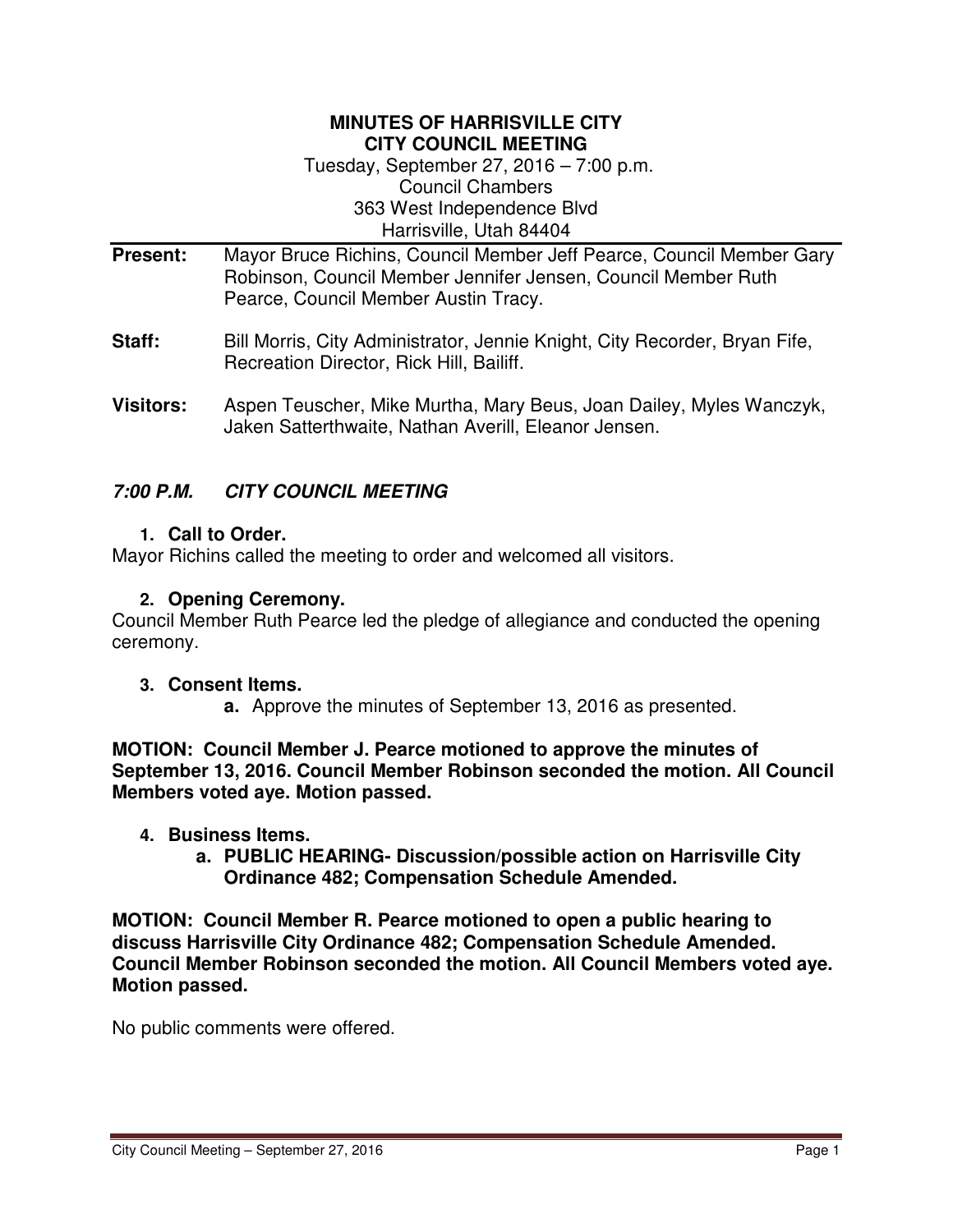### **MOTION: Council Member Jensen motioned to close the public hearing. Council Member R. Pearce seconded the motion. All Council Members voted aye. Motion passed.**

Mayor Richins explained this ordinance includes the changes that were discussed at the previous meeting. He said there was a question about Council Members who may have served in the past and whether they are to be compensated for their previous service. The new ordinance clarifies service is consecutive years, \$50 per year for Council and \$250 per year for Mayor to be implemented on January 1. The original ordinance was adopted 5 or 6 years ago.

### **MOTION: Council Member R. Pearce motioned to approve Harrisville City Ordinance 482; Compensation Schedule Amended. Council Member Jensen seconded the motions. A Roll Call vote was taken.**

| <b>Council Member Tracy</b>     | Yes        |
|---------------------------------|------------|
| <b>Council Member R. Pearce</b> | <b>Yes</b> |
| <b>Council Member Jensen</b>    | Yes        |
| <b>Council Member Robinson</b>  | <b>Yes</b> |
| <b>Council Member J. Pearce</b> | Yes        |

**Motion passed 5-0.** 

### **b. Discussion/possible action to approve Harrisville City Ordinance 481; Animal Shelter Use.**

Bill Morris explained this ordinance comes from the planning commission with a negative recommendation due to a split vote. He said when Mike Murtha was serving on Council he was interested in providing an animal shelter to help control costs. This ordinance is to allow for an animal shelter to be built within the city limits. One concern Planning Commission had was the proliferation of animal shelters all over the cities along with other issues such as noise and obnoxious odors. The commissioners did not table this discussion but rather sent this through to Council with a negative recommendation.

Bill Morris explained there is new language in italics that has been added to show the changes to address some of these issues. This will be listed as a conditional use so additional regulations can be implemented when considering approval at a later date. He reviewed other items to be considered such as: only one animal shelter per 10,000 residents, the shelter must be in an A-1 zone, setback requirements and other conditions that can be imposed onto an animal shelter.

Bill Morris clarified any allowed animal shelter would be primarily domestic animals or household pets. Eventually the Weber County Animal Shelter would not be used by the city once a shelter is established in the community. Council Member Jensen pointed out this would be a private shelter. Council Member J. Pearce asked how long the Weber County contract is in place. Bill Morris said he believes that is a 20 year contract. Council Member Robinson asked if the shelter would handle animal licensing. Bill Morris said licensing could be done by the city or contracted with a new facility. This hasn't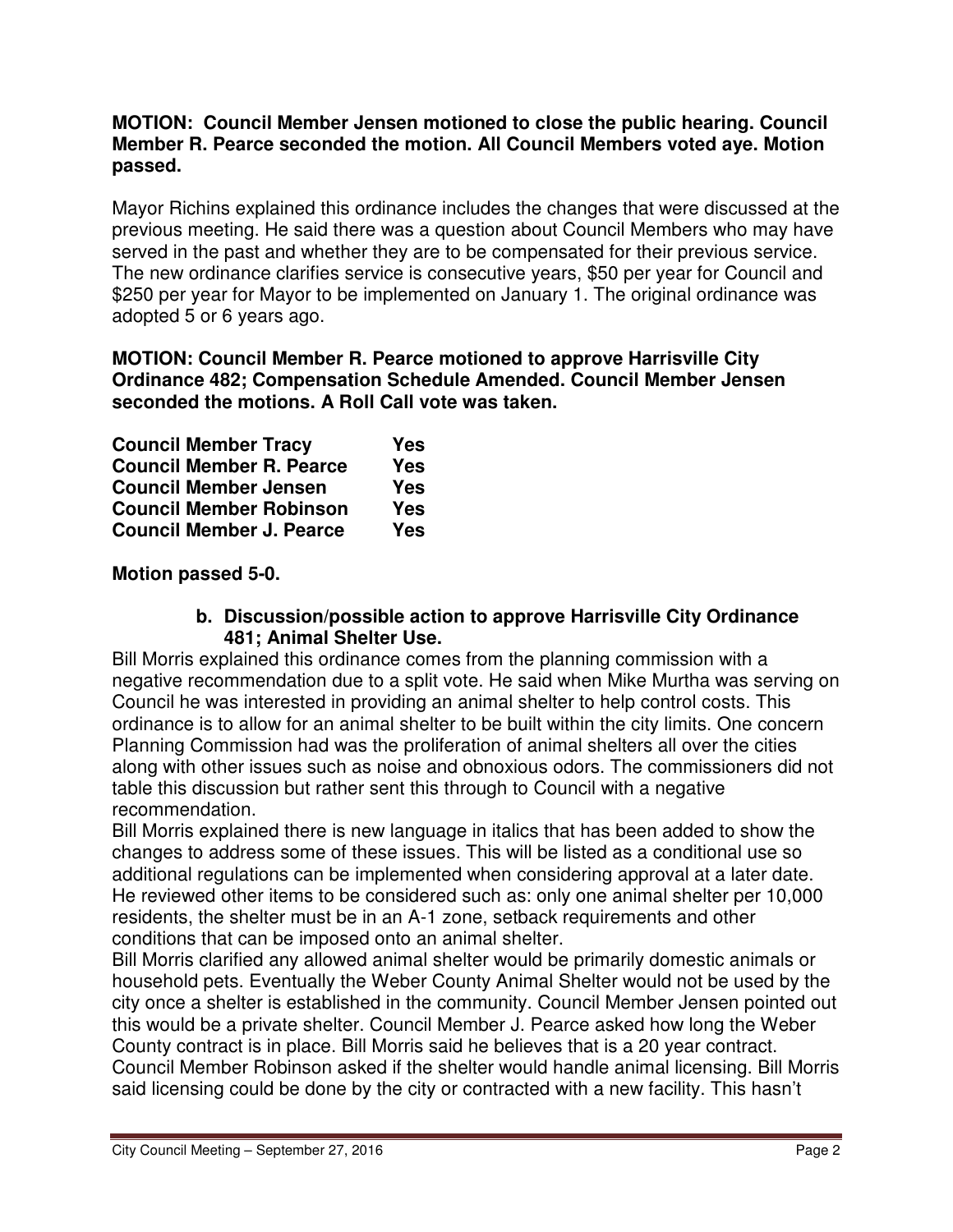been decided because there hasn't been an ordinance that allows a shelter before. He said the next stage is a site plan, conditional use, and then a contract with the private provider where the shelter would be located.

Council Member Robinson asked where roosters are allowed. Mayor and Council gave a short discussion on animals and zoning.

## **MOTION: Council Member Jensen motioned to adopt Harrisville City Ordinance 481; Animal Shelter Use including the italicized changes. Council Member Tracy seconded the motion. A Roll Call Vote was taken.**

| <b>Council Member Tracy</b>     | <b>Yes</b> |
|---------------------------------|------------|
| <b>Council Member R. Pearce</b> | <b>Yes</b> |
| <b>Council Member Jensen</b>    | <b>Yes</b> |
| <b>Council Member Robinson</b>  | <b>Yes</b> |
| <b>Council Member J. Pearce</b> | <b>Yes</b> |

# **Motion passed 5-0.**

### **a. Parks and Recreation Discussion; Compound wall.**

Bryan Fife explained the bids came back very high on the compound wall. This is the fencing that was going to be installed at the Parks building but was more of a block wall. Money was included in the budget for a specific amount to come out of park impact fees which he believes has a healthy balance. Mayor Richins agreed the park impact fee account is healthy with over \$300,000. Some of these fees need to be spent shortly. Bryan Fife explained he was guessing as to what type of fencing the Council will recommend. Council Member J. Pearce asked how much parking will be lost. Bryan Fife clarified no parking will be eliminated. This is just to fence the existing area around the Parks building. Council Member Jensen commented this is a complete safety issue. Mayor Richins asked Bryan Fife to give a quick review of the project.

Bryan Fife explained during the splash pad season people use the parking area out by Hwy 89 and they walk through the blocked off area around the Park building to access the splash pad. Although this area is paint stripped to keep people out they still walk through the area which is a concern because they are constantly moving heavy equipment in and out of this area while working on the parks. Recently he had a runner come right through the area. He is asking for Council recommendation on how to address this issue. Bill Morris recommended installing an island in front with curbing and a vinyl fence back towards the complex. The curbing would serve as a barrier from people running into the fence with their vehicles.

Bryan Fife said the bid he received was \$22,000 just for the block wall. There would be minimal savings on the project if they did some of their own work. He also pointed out the line of sight decreases through the area and would not be as aesthetically appealing if fenced rather than with a wall. Also the equipment might be visible from the highway with just fencing because of the decrease.

Council Member Jensen suggested tabling the discussion to have Bryan Fife get some bids with different options.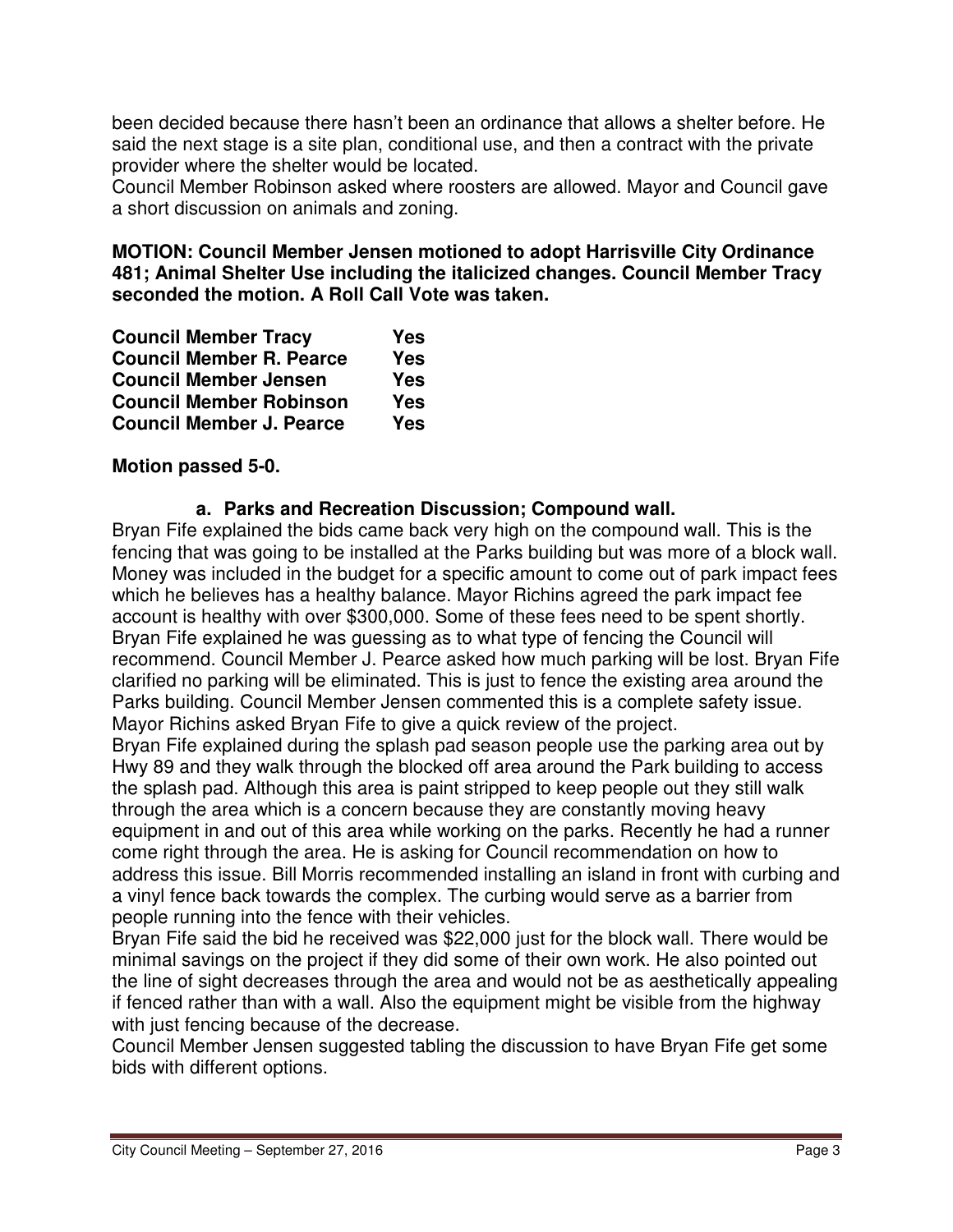Council Member R. Pearce asked about steel or ornamental fencing. Bryan Fife explained he hesitates to use anything that is transparent because of the value of the equipment being stored. He would like to install something that will protect the assets of the city. Mayor Richins said he would like the fencing to be aesthetically appealing. He also reminded Council this can be taken out of park impact fees. Council Member J. Pearce asked for a site plan. Council Member Robinson said the League of Cities and Towns does not recommend making budget adjustments during the year, but rather plan for the next budget season. Mayor Richins said this is not necessarily a budget adjustment. Bryan Fife said there is already \$30,000 set aside for this project.

# **b. Heritage Days and Community Events Discussion.**

Bill Morris explained the proposal Council received last month on this issue has been rewritten. More items have been added to the community events portion. He would like to see continuity for these activities so they are listed in chronological order. The Easter Egg Hunt will still be run by the Youth City Council. Each event has an itemized to do list. Council can feel free to make any changes to this draft. This also does not include a comprehensive list of all the events. He also wanted to include senior services because we have a large senior community. He would like to reach out and rebuild this through the community. There is also the possibility of doing programs for veterans. He suggested Council make notes and bring in comments over the next few weeks. Council Member Jensen said she has some concerns with the proposal. She asked if Bryan Fife has experience running a entire event. She acknowledged she was not qualified to do that herself, and she was not being paid. She said her concern is with cutting into time for recreation for these types of events. This all takes place during the summer months when he is already busy. Bryan Fife clarified he has balanced ideas from Council with the time effort and money spent to make the best use city funds. Council Member Jensen said this is a huge commitment. Bryan Fife said yes, a year long event. Council Member Jensen again expressed concern with the amount of time he would have to commit during the summer. Bryan Fife said a lot of planning will happen during the year and he doesn't see this being an issue during the summer. Council Member R. Pearce asked if Heritage Days could be moved away from the first Saturday in August due to the conflict with Roy Days. She suggested changing this to the 3<sup>rd</sup> Saturday in August. Mayor and Council gave discussion about concerns with back to school conflicts. Council Member Jensen said the date can be discussed in the future.

Bill Morris said the question at hand is whether to have staff run these events in the future. He suggested including a closed executive session at the next meeting. Council Member Jensen expressed concern if an employee leaves the city. Bill Morris pointed out this would be included in the new employees job description.

Mayor and Council gave a short discussion on the movie in the park program. The Mayor expressed his appreciation to the North Valley Church that sponsors this event. Mayor and Council agreed to future discussion of this item.

# **5. Public Comments - (3 minute maximum)**

Mike Murtha, 2550 N. 600 W., thanked council for passing the ordinance allowing animal control shelters. He said this was a test of the council tonight. He is currently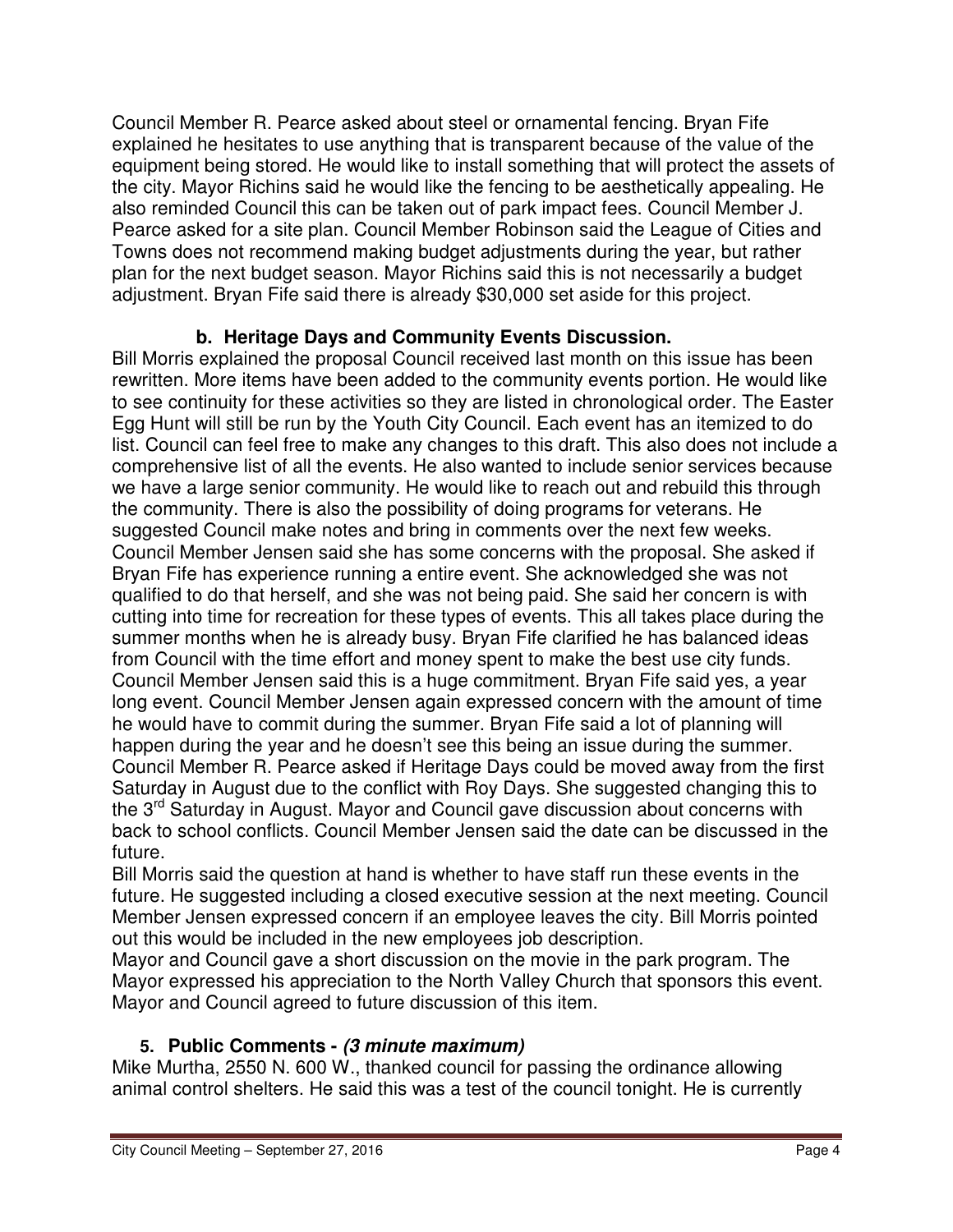working with influential folks who are watching Weber and Box Elder Counties looking for opportunities to bring in jobs. He appreciates Council taking time to look at some points with the allowance of the animal control shelter. Planning Commission had a concern with the number of animals that would go through a shelter and the numbers reflect that 96% of animals that came through current shelters were returned to their owners within 24 hours. Any concerns with noise can be met with the engineering of the building. Residents also expressed concern with declining property values. He said being a licensed realtor letting the property stand as is would devalue their properties more.

Mr. Murtha also gave an introduction to his involvement with SCORE. He was recently approached by a glass manufacturing business out of Shanghai who would like to open in Weber County or Box Elder County. The first thought he had was somewhere in Harrisville. He would like to help bring opportunities to Harrisville. He would summarize the requirements for an area to develop and feels it's time to develop some of these areas in Harrisville.

Mayor Richins pointed out the area proposed for the shelter is a blighted area. No commercial development will want to come in with blighted areas throughout the city. Mr. Murtha volunteered his willingness to write some guidelines for this type of development.

# **6. Mayor/Council Follow-Up:**

Mayor Richins wanted to draw the attention of Council to the end of 2016 Fiscal year numbers. We were in the black by \$55,000 at the end of the year in June.

Mayor Richins asked for any feedback from the recently attended league conference. Council Member Jensen said she enjoyed the transportation presentation. They recommended cities paint stripe roads to close gaps to decrease speeding; the wider the roads, the higher the increase in speed. She suggested installing cross walks at the stop signs so people are more likely to stop. 1550 West is bad and asked if the city could paint line to make this more pedestrian friendly.

Council Member Robinson said Greg Montgomery brought up the speed issue during the Larsen Lane discussion; regarding street width and the effect on speeding. Council Member Robinson asked if comp time is written in the policy manual. He suggested having a written policy rather than having a supervisor track the hours. This will tighten up on the regulations on comp time and when it can be taken. He also mentioned the league discouraged mid-year budget adjustments. Mayor Richins pointed out he can't remember a time the city has made a mid-year budget adjustment.

Council Member R. Pearce said the class on conditional use was very good. They pointed out conditional use is not a yes or no question; this is determining the conditions on an already allowed use. She feels some of the planning commissioners may think they get to choose whether to allow the use. She suggested getting the information from the training to our current planning commissioners. Mayor Richins said the league offers a Planning Commission 101 class.

Council Member Robinson reviewed some good budget practices.